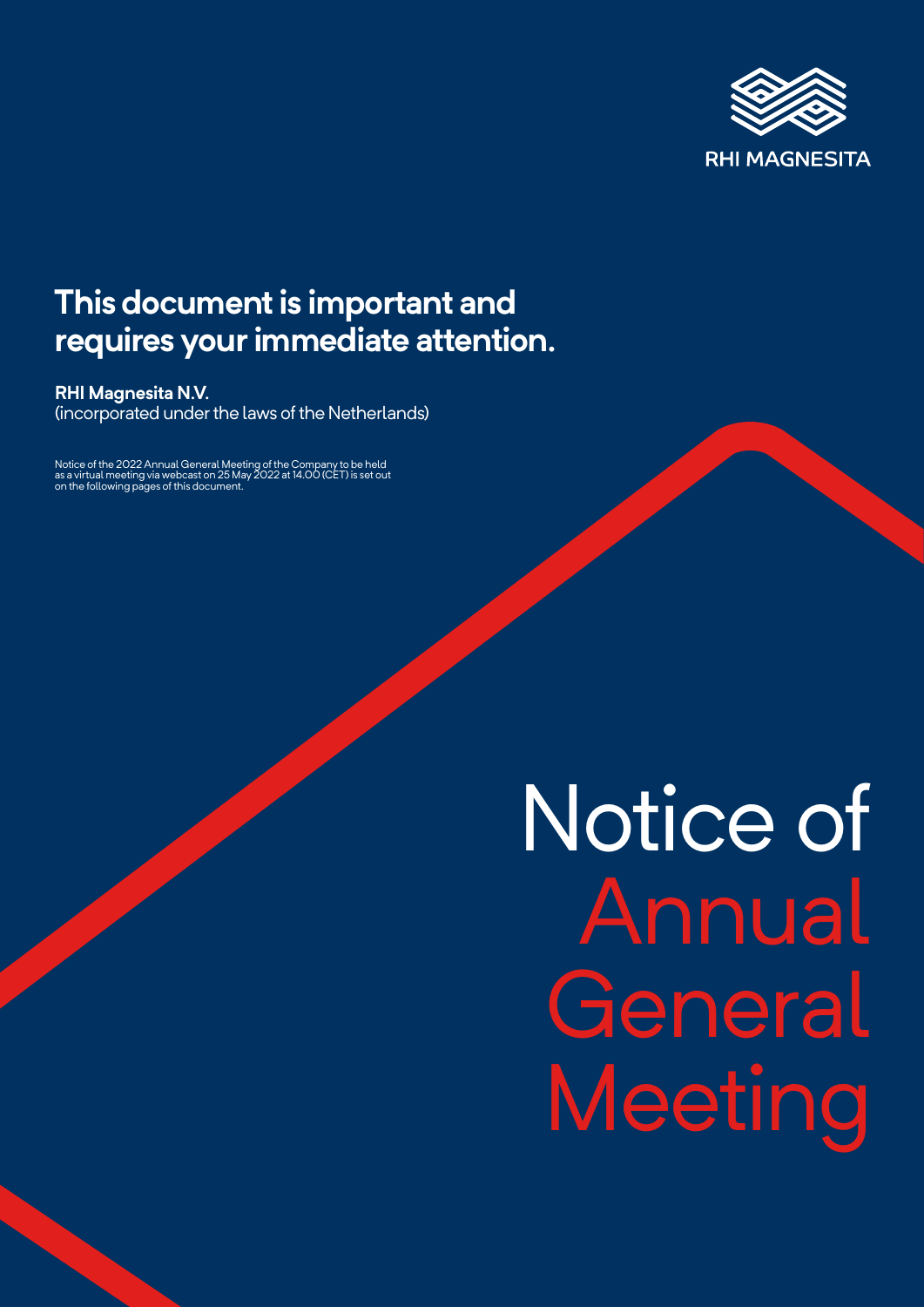### **PART I** Letter to Shareholders/ Depositary Interest Holders

#### **Company details:**

RHI Magnesita N.V., a public company incorporated under the laws of the Netherlands (naamloze vennootschap), having its official seat (statutaire zetel) in Arnhem, the Netherlands, and its office at Kranichberggasse 6, 1120 Vienna, Austria, registered with the Dutch Trade Register under number 68991665 (the **"Company"**) and listed on the London Stock Exchange, with a secondary listing on the Wiener Börse.

#### 13 April 2022

To the holders of Company Shares and Depositary Interests (jointly referred hereinafter in Part I as **'shareholders'**)

#### **Notice of Annual General Meeting 2022**

Dear Shareholder,

I am pleased to be writing to you with details of our Annual General Meeting (**"AGM"**) which we are holding as a virtual meeting on 25 May 2022 at 14.00 (CET) (13.00 BST) via webcast.

We have found that our AGMs in 2020 and 2021 have been very successful as virtual meetings, enabling greater participation than in previous years and maintaining a direct channel between the Board and our shareholders. Therefore RHI Magnesita is, pursuant to the current Dutch emergency law, hosting our AGM virtually in 2022 via webcast, enabling shareholders to attend and participate in the AGM solely through electronic means, as in 2020 and 2021. Please refer to the Shareholders Guide to Virtual Meetings in the Investors area of our website.

RHI Magnesita understands that our AGM serves as a forum for shareholders to engage with Directors. We would be delighted to receive your questions as they relate to any of the resolutions on the agenda to our Company Secretary at **[sally.caswell@rhimagnesita.com](mailto:sally.caswell%40rhimagnesita.com?subject=)**. Please submit these questions in English by no later than 14.00 CET on Sunday 22 May 2022. The AGM will include short statements by the Chairman, CEO and CFO, who will also respond to questions submitted prior to the AGM. Furthermore, the answers to these questions will be published on the Company's website (**[www.rhimagnesita.com](http://www.rhimagnesita.com)**) following the meeting.

Further details on how to lodge your vote or proxy electronically can be found on pages 9 to 10 of this document under "Notes and instructions and documents for participation and voting at the AGM."

#### **Final dividend**

We are pleased to propose a final dividend of €1.00 per share for the financial year ended 31 December 2021. If the recommended final dividend is declared at the AGM, the shares will be quoted ex-dividend on 26 May 2022. The record date for the dividend will be 27 May 2022. The dividend will be payable on 14 June 2022.

The formal notice of AGM is set out in Part II on pages 3 to 4 of this document. An explanation of the business to be considered at this year's AGM appears in Part III on pages 5 to 10 of this document.

The Directors consider that all the resolutions to be put to the meeting are in the best interests of the Company and its shareholders as a whole and your Board unanimously recommends that you vote in favour of them.

Yours sincerely,

**Herbert Cordt** Chairman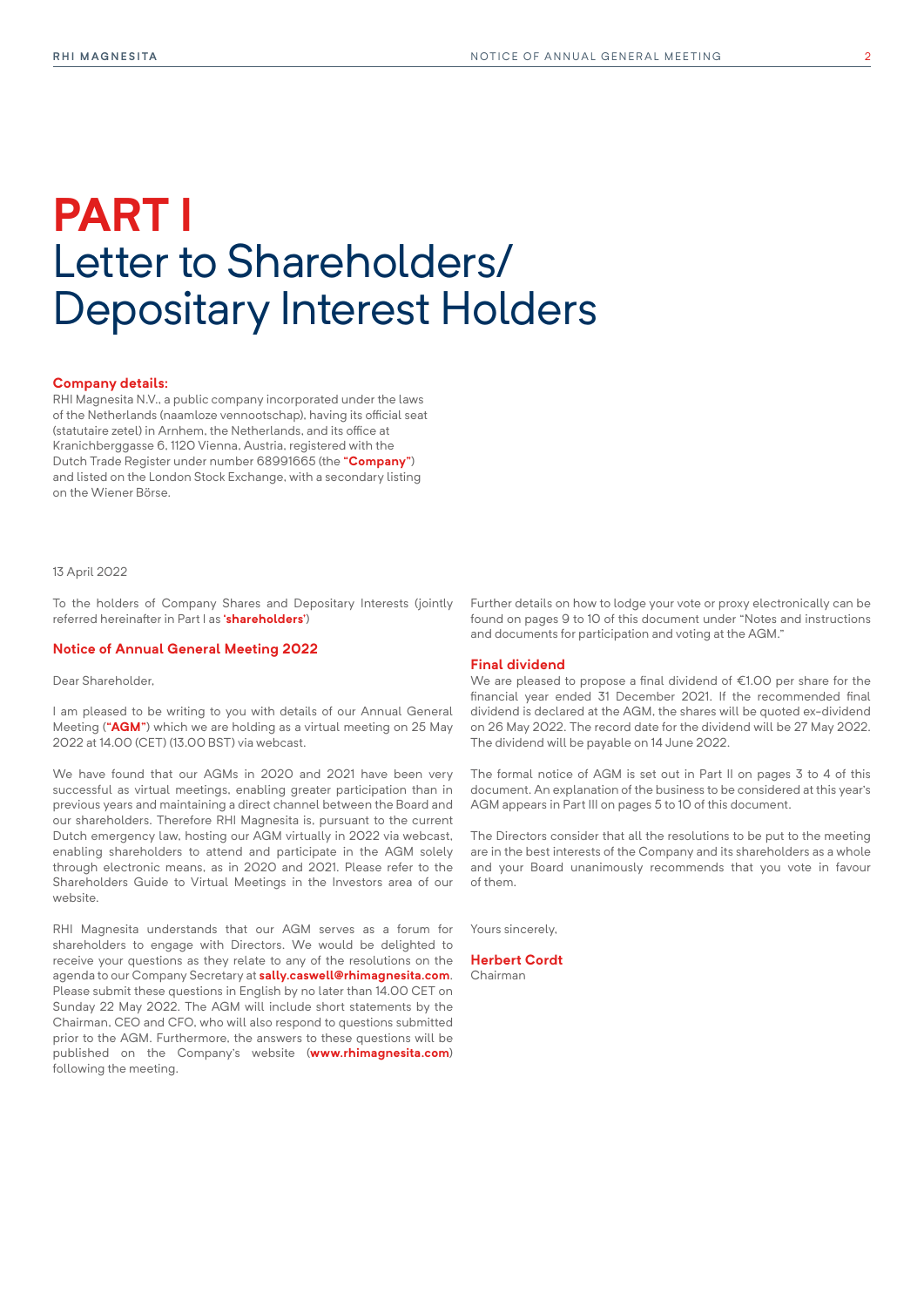## **PART II** Notice of Annual General Meeting

**Notice is hereby given** that the fifth Annual General Meeting of RHI Magnesita N.V. will be held as a virtual meeting via webcast for the following purposes:

- 1. To consider the Annual Report of the Directors and the external auditor's statement for the financial year ended 31 December 2021 (discussion).
- 2. To explain the policy on additions to reserves and dividends (discussion).
- 3. To adopt the annual accounts for the financial year ended 31 December 2021 (voting).
- 4. To declare a final dividend of €1.00 per share for the financial year ended 31 December 2021 (voting).
- 5. To release the Directors from liability for the exercise of their respective duties during the financial year 2021 (voting).
- 6. a. To re-elect S. Borgas as Executive Director and CEO (voting).
- b. To re-elect I. Botha as Executive Director and CFO (voting).
- 7. a. To re-elect H. Cordt as Non-Executive Director and Chairman (voting).
	- b. To re-elect J. Ramsay as Non-Executive Director with the title of Senior Independent Director and Deputy Chairman (voting).
	- c. To re-elect J.E. Ashdown as Non-Executive Director (voting).
	- d. To re-elect D.A. Schlaff as Non-Executive Director (voting).
	- e. To re-elect S.O.L.B Prinz zu Sayn-Wittgenstein-Berleburg as Non-Executive Director (voting).
	- f. To re-elect F.J.M. Paulus as Non-Executive Director (voting).
	- g. To re-elect J.M. Brown as Non-Executive Director (voting).
	- h. To re-elect K. Sevelda as Non-Executive Director (voting).
	- To re-elect M-H. Ametsreiter as Non-Executive Director (voting).
	- To re-elect S. Heifetz as Non-Executive Director (voting).
- k. To re-elect W. Ruttenstorfer as Non-Executive Director (voting).
- 8. To re-appoint PricewaterhouseCoopers Accountants N.V. as the Company's external auditor for the financial year 2022 (voting).
- 9. To approve, as an advisory vote, the Directors' Remuneration Report (excluding the Directors' Remuneration Policy) for the period ended 31 December 2021 (voting).
- 10. To establish the proposed remuneration of the Non-Executive Directors (voting).
- 11. To irrevocably authorise the Board until the end of the next Annual General Meeting or the date which falls 15 months from the date of this Annual General Meeting, whichever is the earlier, to resolve to issue ordinary shares or grant rights to acquire ordinary shares:
	- i. up to an aggregate nominal amount of €16,492,567; and
	- ii. up to a further nominal amount of €16,492,567 in connection with an offer by way of a rights issue;

in each case so that the Company may, before the expiry of such authority, make offers and enter into agreements which would, or might, require shares to be issued after the authority given by this resolution has expired (voting).

For the purposes of this Resolution **"rights issue"** means an offer to:

- a) ordinary shareholders in proportion (as nearly as may be practicable) to their existing holdings; and
- b) people who are holders of other equity securities if this is required by the rights of those securities or, if the Board considers it necessary, as permitted by the rights of those securities,

to subscribe for further securities by means of the issue of a renounceable letter (or other negotiable instrument) which may be traded for a period before payment for the securities is due, but subject in both cases to such exclusions or other arrangements as the Board may deem necessary or expedient in relation to treasury shares, record dates or legal, regulatory or practical problems in, or under the laws of, any territory, and the authorisation of the Board shall include the authority to make such exclusions or limitations for the same period.

- 12. Subject to the passing of Resolution 11 above, to irrevocably authorise the Board until the end of the next Annual General Meeting or the date which falls 15 months from the date of this Annual General Meeting, whichever is the earlier, to resolve to limit or exclude preemptive rights in respect of any issue of ordinary shares or granting of rights to acquire ordinary shares:
	- i. pursuant to the authority given by paragraph (i) of Resolution 11 above:
		- a) in connection with a pre-emptive offer; and
		- b) otherwise than in connection with a pre-emptive offer, up to an aggregate nominal amount of €4,947,884; and
	- ii. pursuant to the authority given by paragraph (ii) of Resolution 11 above in connection with a rights issue (voting).

For the purposes of this Resolution:

- i. **"rights issue"** has the same meaning as in Resolution 11 above;
- "pre-emptive offer" means an offer of ordinary shares open for acceptance for a period fixed by the Board to holders (other than the Company) on the register on a record date fixed by the Board of ordinary shares in proportion to their respective holdings but subject to such exclusions or limitations of pre-emptive rights or other arrangements as the Board may deem necessary or expedient in relation to treasury shares, record dates or legal, regulatory or practical problems in, or under the laws of, any territory, and the authorisation of the Board shall include the authority to make such exclusions or limitations for the same period;
- iii. references to an issue of ordinary shares shall include a sale of treasury shares; and
- iv. the nominal amount of any shares shall be taken to be, in the case of rights to subscribe for or convert any securities into shares of the Company, the nominal amount of such shares which may be issued pursuant to such rights.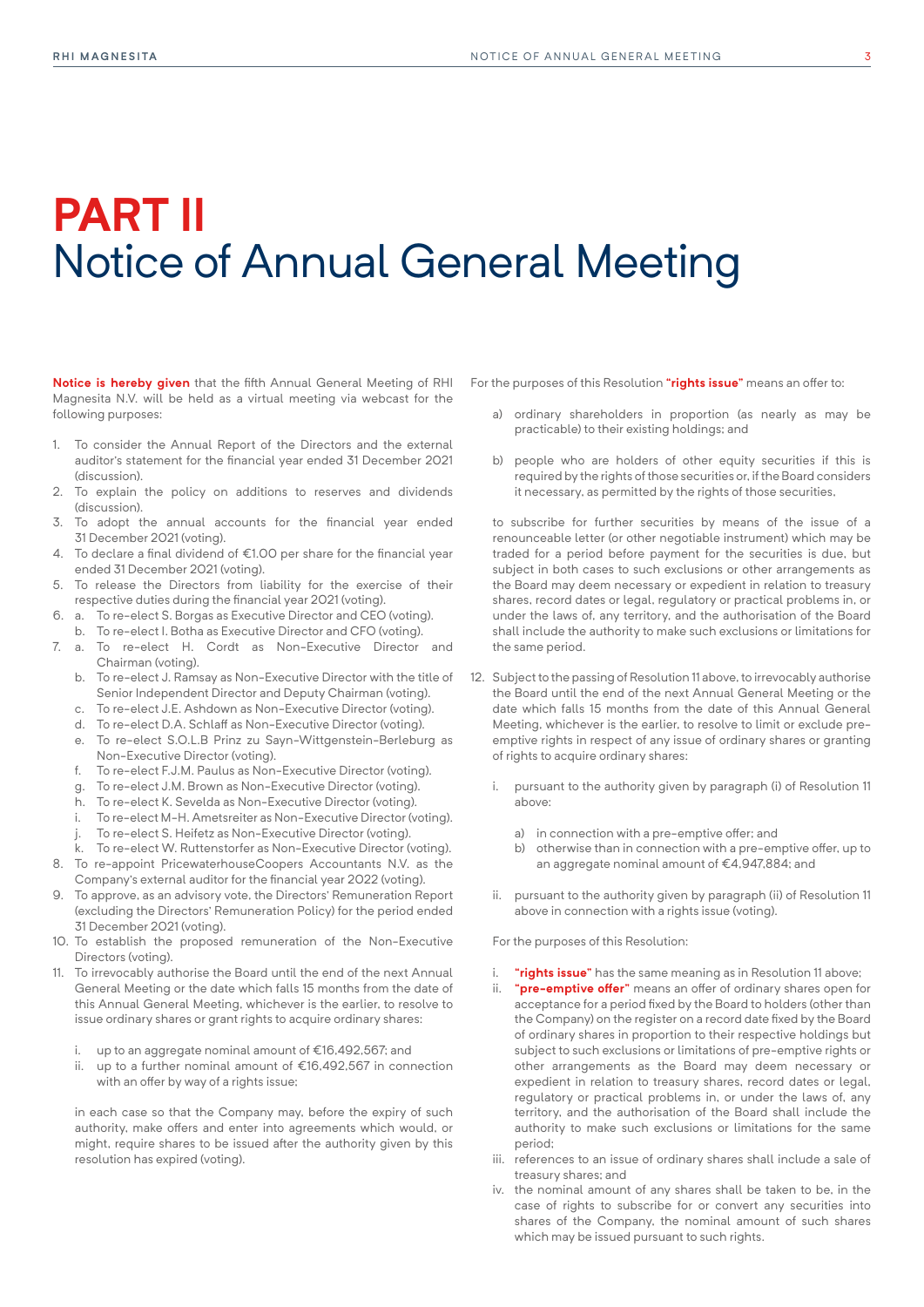The Board currently only intends to utilise the authorisation in Resolution 11 in conjunction with this Resolution 12 to issue an additional number of ordinary shares and/or grant rights to acquire ordinary shares equivalent to approximately 5% of the issued share capital of the Company in the aggregate, in excess of the initial 5% of the Company's issued share capital, in connection with, or on the occasion of, acquisitions or specified capital investments.

- 13. To irrevocably authorise the Board to acquire shares in the Company or depositary receipts of such shares (including depositary interests) by way of transfer pursuant to a transfer deed, electronic settlement or such other way as deemed appropriate by the Board at its discretion, subject to the following conditions:
	- a. the authorisation to acquire shares or depositary receipts of such shares (including depositary interests) is limited to a maximum of 10% of the issued share capital of the Company at the date of acquisition;
	- b. the shares may be acquired at the stock exchange or otherwise, at a price between par value and 5% above the average market price at the London Stock Exchange for the five business days prior to the date of the acquisition.

The authority conferred by this resolution shall expire at the earlier of the conclusion of next year's Annual General Meeting or the date which falls 15 months from this Annual General Meeting, save that the Company may before such expiry enter into any contract under which a purchase of ordinary shares or depositary receipts of such shares (including depositary interests) may be completed or executed wholly or partly after such expiry and the Company may purchase ordinary shares or depositary receipts of such shares (including depositary interests) in pursuance of such contract as if the authority conferred hereby had not expired (voting).

BY ORDER OF THE BOARD

#### **Sally Caswell**

Company Secretary

13 April 2022

RHI Magnesita N.V. Europlaza, Kranichberggasse 6, 1120 Vienna, Austria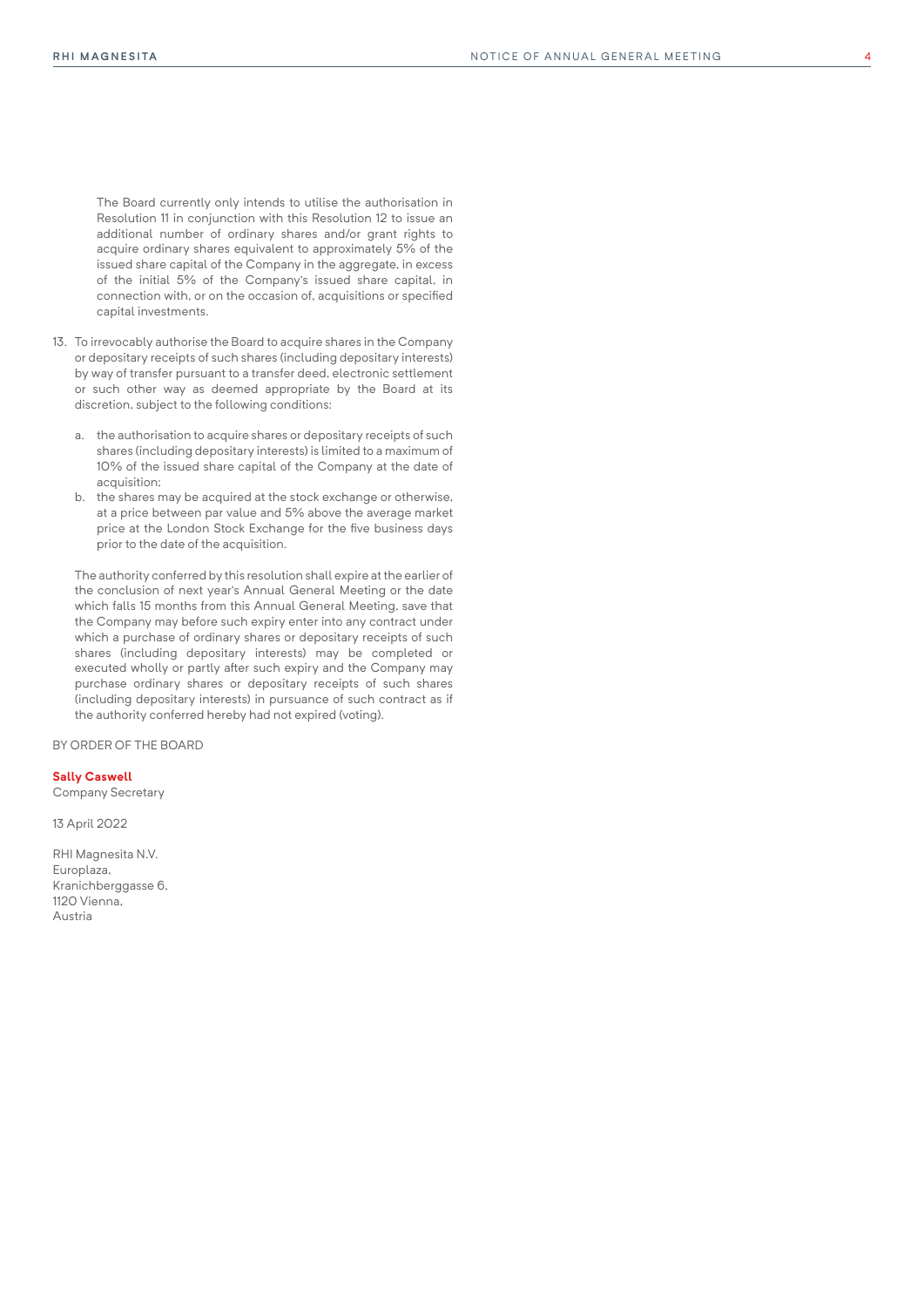### **PART III** Explanatory Notes to the Voting Resolutions

The following pages give an explanation of the proposed resolutions.

For each of the resolutions to be passed, more than half of the votes cast must be in favour of the resolution, provided that if less than 50% of the issued and outstanding capital is represented, Resolution 12 can only be adopted by a majority of at least two-thirds of the votes cast. If 50% or more of the issued and outstanding capital is represented, a simple majority is sufficient to adopt Resolution 12.

#### **Resolution 4: Declaration of final dividend**

The Board has determined which part of the profits will be added to the reserves of the Company. The part of the profits of the Company remaining after the appropriation to the reserves is at the disposal of the General Meeting. The Board proposes, in accordance with article 27.2 of the Articles of Association and within the scope of the Company's dividend policy and policy on additions to reserves, as will be discussed under agenda item 2, that a final dividend of €1.00 per share shall be distributed to the shareholders and will be processed and paid on 14 June 2022.

#### **Resolution 6: Re-election of Executive Directors**

In accordance with the Company's Articles of Association, the following persons retire and offer themselves for re-election at the nomination of the Board:

- a) S. Borgas as Executive Director and CEO (re-election)
- b) I. Botha as Executive Director and CFO (re-election)

The proposed re-elections will be put to vote as separate voting items.

Biographical details in support of each Executive Director's re-election are provided below and are also contained in the Company's 2021 Annual Report and Accounts available at **[www.rhimagnesita.com](http://www.rhimagnesita.com)**.

#### Stefan Borgas – Chief Executive Officer

Appointment date: June 2017 Nationality: German

Stefan's career has focused on business transformations. He was CEO at RHI AG from December 2016 until October 2017. Prior to that, he was president and CEO at Israel Chemicals Ltd and between 2004 and 2012, he was CEO at Lonza Group. In his early career, he worked at BASF Group, where he held various management positions.

Stefan has a business administration degree from the University Saarbrücken and an MBA from the University of St. Gallen-HSG.

Current external appointments: Afyren SAS (Chairman) and Borgasadvisory GmbH (owner).

#### Ian Botha – Chief Financial Officer

Appointment date: June 2019 Nationality: South African/British

Ian enjoyed a highly successful career with FTSE-listed Anglo American plc in the related mining and metals industry for over 20 years. Whilst

there, he held a variety of international executive roles including as Group Financial Controller and divisional Chief Financial Officer, and most recently as Finance Director of listed Anglo American Platinum. Ian has significant experience in finance and accounting, investor relations, strategy, M&A and governance, as well as excellent business acumen and a track record in financial and performance improvements.

Ian holds a Bachelor's degree in Commerce from the University of Cape Town and is a Chartered Accountant.

Current external appointments: none

The Board has confirmed that each of the Executive Directors standing for re-election continue to perform effectively and demonstrate commitment to their roles.

#### **Resolution 7: Re-election and election of Non-Executive Directors**

In accordance with the Company's Articles of Association, the following persons retire and offer themselves for re-election at the nomination of the Board:

Re-election

- a) H. Cordt as Non-Executive Director and Chairman
- b) J. Ramsay as Non-Executive Director with the title of Senior Independent Director and Deputy Chairman
- c) J.E. Ashdown as Non-Executive Director
- d) D.A. Schlaff as Non-Executive Director
- e) S.O.L.B Prinz zu Sayn-Wittgenstein-Berleburg as Non-Executive Director
- f) F.J.M. Paulus as Non-Executive Director
- g) J. Brown as Non-Executive Director
- h) K. Sevelda as Non-Executive Director
- i) M-H. Ametsreiter as Non-Executive Director
- j) S. Heifetz as Non-Executive Director
- k) W. Ruttenstorfer as Non-Executive Director

The proposed re-elections will be put to vote as separate voting items.

Biographical details in support of each Non-Executive Director's reelection are provided below and are also contained in the Company's 2021 Annual Report and Accounts available on RHI Magnesita's website (**[www.rhimagnesita.com](http://www.rhimagnesita.com)**).

Herbert Cordt – Chairman and Non-Independent Non-Executive Director Appointment date: June 2017 Nationality: Austrian

Herbert was Chairman of the Supervisory Board of RHI AG from 2010 until 2017, as well as Vice-Chairman from 2007 to 2010. He is Managing Partner at Cordt & Partner GmbH, his international boutique corporate finance consultancy, which advises clients on corporate finance matters. In the course of his career he has held a variety of senior executive and managing director positions in telecommunications and financial institutions in European firms, providing a wide range of business acumen and international experience.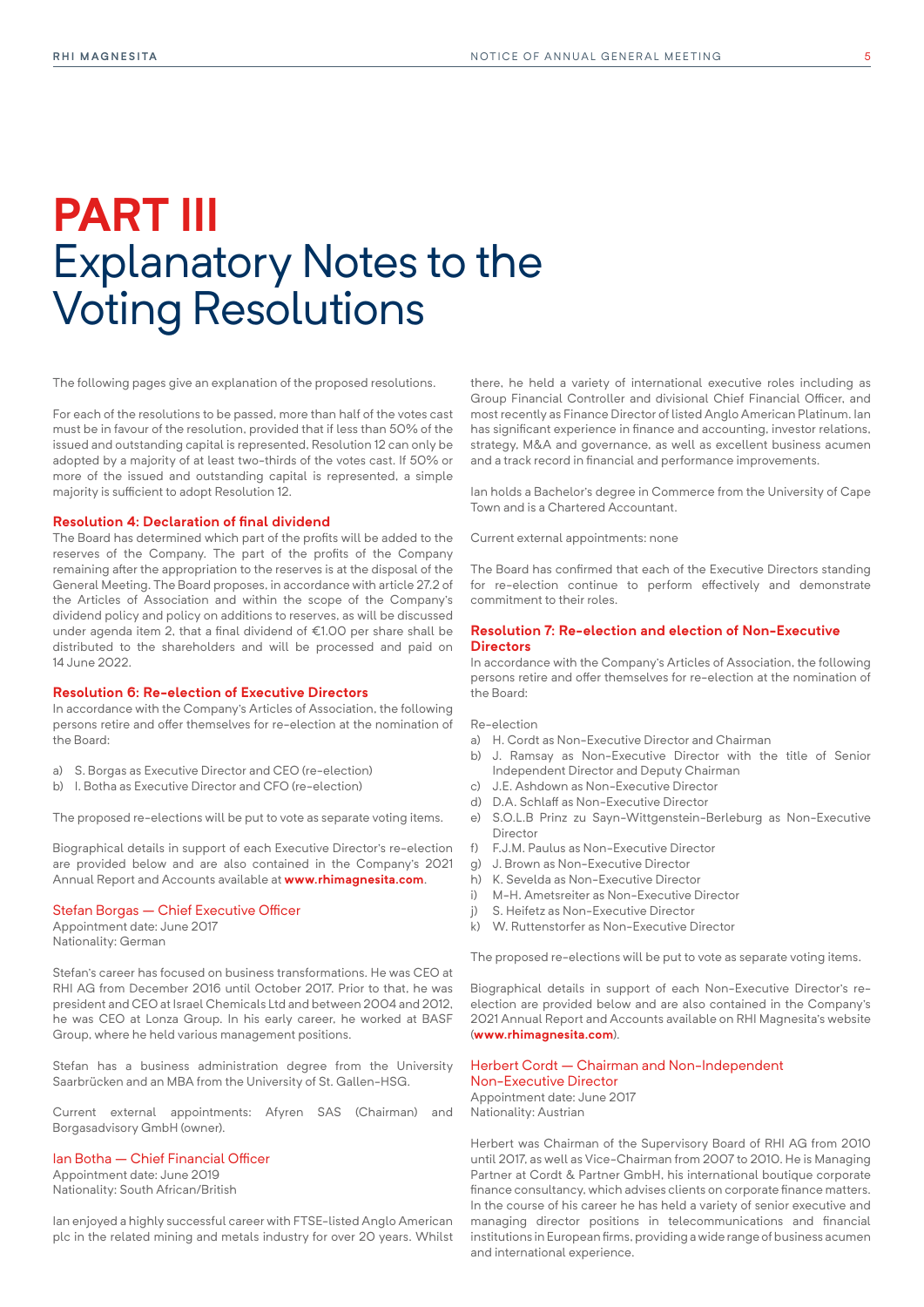Herbert obtained a Doctorate in Law from University of Vienna, graduated from the Diplomatic Academy of Vienna and received a Master's of Science degree in Foreign Service from Georgetown University Washington D.C.

Current external appointments: Watermill Group Boston (Advisor), Cooper & Turner Group (Advisory Board Member), Quality Metalcraft/ ExperiMetal, Inc. (Advisory Board Member), CORDT & PARTNER Management- und Finanzierungsconsulting GesmbH (Managing Partner), Georgetown University's School of Foreign Service for its MSFS Program (Advisory Board Member).

John Ramsay – Deputy Chairman & Senior Independent Director and Chairman of Audit & Compliance Committee Appointment date: October 2017

Nationality: British

John has held senior financial executive roles across the world, including serving as Chief Financial Officer of Syngenta AG, as well as being their Interim CEO for a period. John started with Syngenta AG as Group Financial Controller in 2000 and prior to that was Finance Head of Asia Pacific for Zeneca Agrochemicals. Earlier in his career he was a Financial Controller of ICI Malaysia and regional controller for Latin America. He started his career working in audit and tax at KPMG and his knowledge in accounting and finance provides valuable practical experience.

John is a Chartered Accountant and also holds an Honours Degree in Accounting.

Current external appointments: Koninklijke DSM N.V. (Supervisory Board Member), Croda International plc (Non-Executive Director, Chair of Audit Committee) and Babcock International plc (Non-Executive Director).

#### Janet Ashdown – Independent Non-Executive Director, Chairman of Corporate Sustainability Committee and Remuneration Committee Appointment date: June 2019

Nationality: British

Janet has had a distinguished career working for BP plc for over 30 years, holding a number of international executive positions throughout the value chain. Until the end of 2012, Janet was CEO of Harvest Energy Ltd and throughout her career has provided leadership through change. Janet also has a wide range of board and committee experience as a Non-Executive Director, including the UK Nuclear Decommissioning Authority, a public body where she chairs the Safety and Sustainability Committee. Her experience in the energy sector has provided her with significant skills in general management, particularly in environmental and sustainability matters.

Janet holds a BSc in Energy Engineering from Swansea University.

Current external appointments: Nuclear Decommissioning Authority UK (Non-Executive Director and Chair of Safety & Sustainability Committee), Victrex plc (Non-Executive Director, Chair of Remuneration Committee) and Stolt-Nielsen Limited (Non-Executive Director).

#### David Schlaff – Non-Independent Non-Executive Director Appointment date: October 2017

Nationality: Austrian

David was a member of the Supervisory Board at RHI AG from 2010 until 2017. Currently Chief Investment Officer and joint Managing Director at M-Tel, he has key management and supervisory experience in international financial and manufacturing institutions. He has undertaken roles at LH Financial Services Corporation and Forstmann-Leff Associates Inc, and he has held advisory and supervisory board positions at Latrobe Specialty Steel Company and A/S Ventspils Nafta.

David holds a Bachelor's degree in Business Administration from the Interdisciplinary Center Herzliya in Israel.

Current external appointments: M-Tel Holding GmbH (Chief Investment Officer and Joint Managing Director).

#### Stanislaus Prinz zu Sayn-Wittgenstein-Berleberg – Non-Independent Non-Executive Director Appointment date: October 2017

Nationality: German

Stanislaus was a member of the Supervisory Board of RHI AG from 2001. He has been a Supervisory Board member on several "Stadtwerke" (municipality owned utilities) as well as undertaking senior executive roles, including CEO and CFO, in the energy industry. He has deployed industrial knowledge combined with financial detail throughout his career, and was an Investment Banking Director at Deutsche Bank AG. Over the past five years he has focused on private equity work in a German mid-cap environment and also engages in a broad range of asset management activities in a family office environment.

Stanislaus holds a Sloan Fellows Master's in Business Administration from MIT Sloan School of Management and studied Business Administration and Economics at Université de Fribourg. He is a Chartered Financial Analyst.

Current external appointments: STUV Steinbach & Vollmann Holding GmbH (CEO).

#### Fiona Paulus – Independent Non-Executive Director Appointment date: June 2019

Nationality: British

Fiona has over 37 years' global investment banking experience, having held senior management roles with a number of leading international investment banks, such as Credit Suisse, Royal Bank of Scotland, Deutsche Bank and Citigroup. During her career, Fiona has led and managed a variety of global banking businesses, from start-ups to businesses with US\$4 billion in total revenues. Additionally, Fiona has advised companies in over 70 countries in the global energy and resources sectors on various strategic initiatives, including M&A, equity and debt financings, and risk management.

Fiona has a BA in Economics from the University of Durham.

Current external appointments: Interpipe Group (Non-Executive Director), Redcliffe Advice (Managing Director) and Gleacher Shacklock LLP (Senior Advisor).

#### Janice "Jann" Brown – Independent Non-Executive Director Appointment date: June 2021

Nationality: British

Jann started her career with KPMG, where she qualified as a Chartered Accountant and a Chartered Tax Adviser, moving into industry in 1998 and since then has worked in a number of roles, both executive and nonexecutive, primarily in the energy sector but also in engineering services, manufacturing and investment management. As a result of these roles, Jann has extensive international business experience, particularly in India and the Middle East. Her listed company board experience, both as an executive and a non-executive, brings an awareness of the importance of governance, culture and strong ethics. She is an experienced financial professional and is a Past President of the Institute of Chartered Accountants of Scotland.

Jann is a Chartered Accountant, and also holds an Honours Degree in History from Edinburgh University.

Current external appointments: Pharos Energy plc (CEO), and ICAS Foundation (Trustee and board member).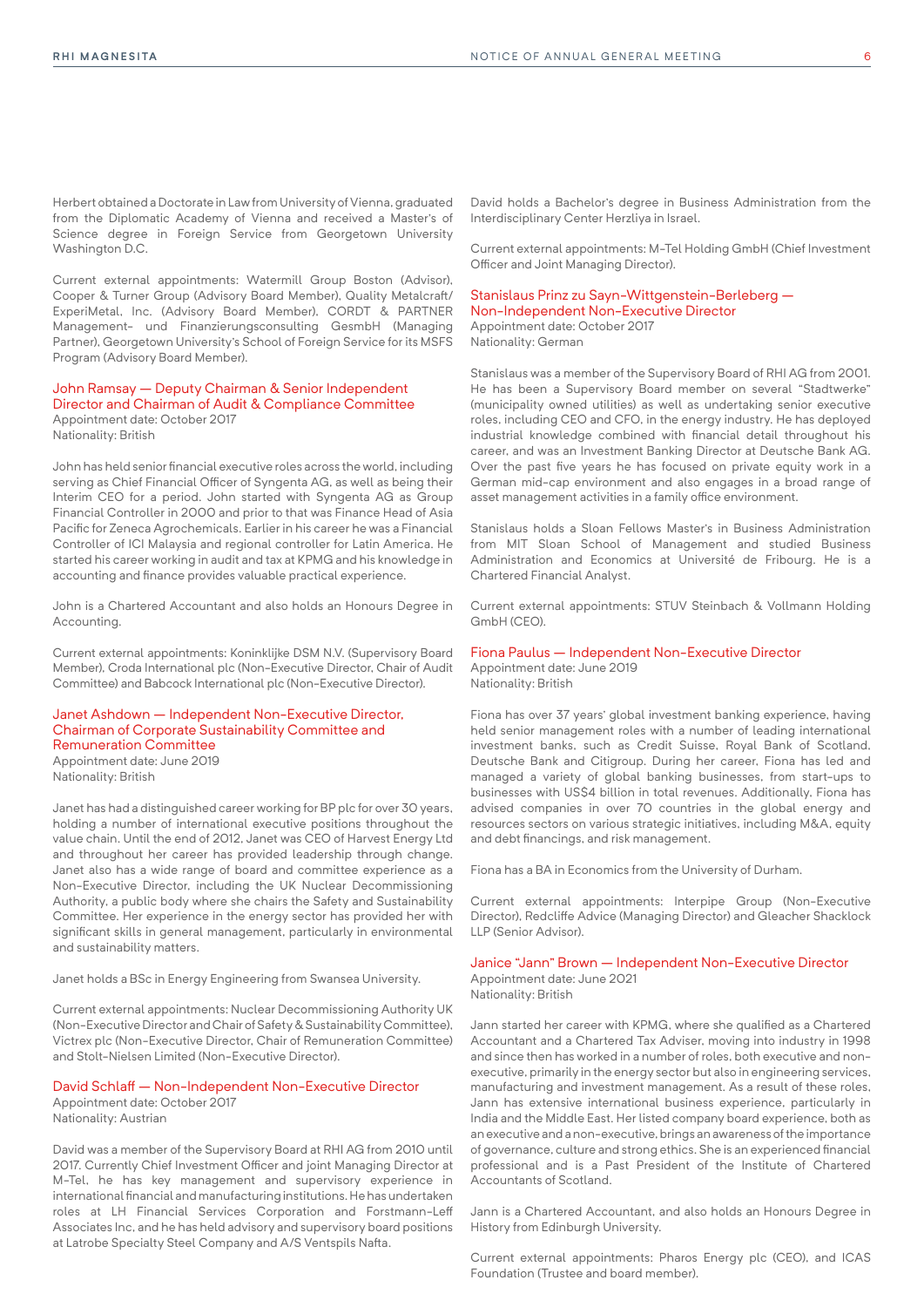#### Karl Sevelda – Independent Non-Executive Director

Appointment date: October 2017 Nationality: Austrian

Karl progressed to CEO of Raiffeisen Bank International AG after being Deputy CEO and undertaking management roles in the Raiffeisen Bank group where he was responsible for corporate customers and corporate trade and export finance worldwide. Prior to this he held several senior management positions in Creditanstalt-Bankverein where he focused on corporate and export finance. Additionally, he has held the position of Secretary to the Federal Minister for Trade and Industry of Austria.

Karl holds a Master's and Doctorate Degree from Vienna University of Economics and Business.

Current external appointments: SIGNAPrime Selection AG (Supervisory Board member), Liechtensteinische Landesbank AG (Non-Executive Director) and Custos Privatstiftung (Management Board member).

#### Marie-Hélène Ametsreiter – Independent Non-Executive **Director**

Appointment date: June 2021 Nationality: Austrian

Marie-Hélène has been a General Partner with Speedinvest, a leading European Venture Capital firm, since 2014. As the lead partner of the Industrial Tech team, she drives seed stage investments in start-ups supporting the digitisation of Europe's industrial sector, including manufacturing, logistics, construction and climate technology. Before Speedinvest, Marie-Hélène was responsible for the Corporate Sustainability Program at OMV, a leading Austrian oil and gas producer, and prior to that was CEO of the Croatian mobile telecom operator Vipnet. She has extensive skills and experience in sustainability, digitisation and automation.

Marie-Hélène graduated in Business Administration from the Vienna University of Economics and studied at the University of California.

Current external appointments: Greyparrot.ai Ltd (Non-Executive Director), Conundrum Industrial Ltd (Non-Executive Director), AMODO, Inc. (Non-Executive Director) and Speedinvest Deutschland GmbH (Managing Director).

#### Sigalia Heifetz – Independent Non-Executive Director

Appointment date: June 2021 Nationality: Israeli

Sigalia served in the Israeli Air Force as Operation Room Controller and Training Commander and later joined BDO. She was a member of professional committees at the Israeli Institute of CPAs until 1997, when she became a Partner at BDO until 2003. Since 2008 Sigalia has provided consulting services to international investors. She holds nonexecutive directorships at a number of leading public corporations across a range of sectors and industries. She brings a wealth of international experience and geopolitical exposure, alongside solid business and financial acumen.

Sigalia holds a BA in Accounting & Economics from the University of Tel Aviv (Israel) and is a Certified Public Accountant. She has completed two Executive MBAs with INSEAD (France) and Tsinghua (China).

Current external appointments: Plus500 Ltd (Non-Executive Director), Maman Cargo Terminals and Handling Ltd (Non-Executive Director), Tamar Petroleum Ltd (Non-Executive Director), Clal Biotechnology Industries Ltd (Non-Executive Director, including Clal Industries and subsidiaries within the group) and Vesta Investment and Management Ltd (Owner).

#### Wolfgang Ruttenstorfer – Independent Non-Executive Director Appointment date: June 2017 Nationality: Austrian

Wolfgang was a member of the Supervisory Board of RHI AG from 2012 to 2017, where he acted as the Interim CEO for six months, following the sickness-related absence of the CEO. He started his professional career in oil and gas at OMV, where he became CEO and then Chairman of the Management Board. He has held numerous supervisory board roles, including as Chairman, in industries such as telecommunications, real estate, healthcare and insurance. Wolfgang also served as Secretary of State in the Austrian Federal Ministry of Finance. His varied career brings a wide range of strategic and business management experience.

Wolfgang graduated from the Vienna University of Economics and Business.

Current external appointments: Flughafen Wien Aktiengesellschaft (Supervisory Board member) and Erne Fittings GmbH (Supervisory Board member).

The Board has confirmed that each of the Non-Executive Directors standing for re-election continue to perform effectively and demonstrate commitment to their role.

#### **Resolution 8: Re-appointment of PwC as the Company's external auditor**

The Board, on the recommendation of the Audit & Compliance Committee which has considered their independence and effectiveness and taking into account the relevant provisions of the EU Audit Regulation (Regulation (EU) No 537/2014), recommends to re-appoint PricewaterhouseCoopers Accountants N.V. as the Company's external auditor, for the financial year 2022.

#### **Resolution 9: Directors' Remuneration Report**

This vote will be proposed as an advisory vote in accordance with Section 2:135b, subsection 2, of the Dutch Civil Code, and is in alignment with listed company governance in the UK. This non-binding resolution will not affect the actual remuneration paid to an individual director.

#### **Resolution 10: Remuneration of the Non-Executive Directors**

The Company has stated in its remuneration policy that its approach to Non-Executive Directors' remuneration is to provide fees reflecting time commitments and responsibilities of each role to enable recruitment of the right calibre of Non-Executive Directors who can further the interests of the Group through their experience, stewardship and contribution to strategic development of the Group. Fees are reviewed periodically. As in prior years, it is proposed that fees for the Non-Executive Directors should increase in a similar magnitude to workforce increases, this year being 4.4%. Following rounding, these fees are proposed as follows:

- a. Annual remuneration for the Non-Executive Directors: £74,200 (currently £71,100);
- b. Annual remuneration for the Board Committee Chairs: £19,900 (currently £19,100);
- c. Annual remuneration for the members of Audit & Compliance Committee and Remuneration Committee: £8,500 (currently £8,200);
- d. Annual remuneration for the members of Nomination Committee and Corporate Sustainability Committee: £5,600 (currently £5,400); and
- e. Annual remuneration for the Senior Independent Director and Deputy Chairman: £28,500 (currently £27,300).

Additionally, the annual remuneration for the Chairman's fee is proposed to increase by the Remuneration Committee to £251,700 (currently £241,000). This fee encompasses all his positions as committee member or committee chair.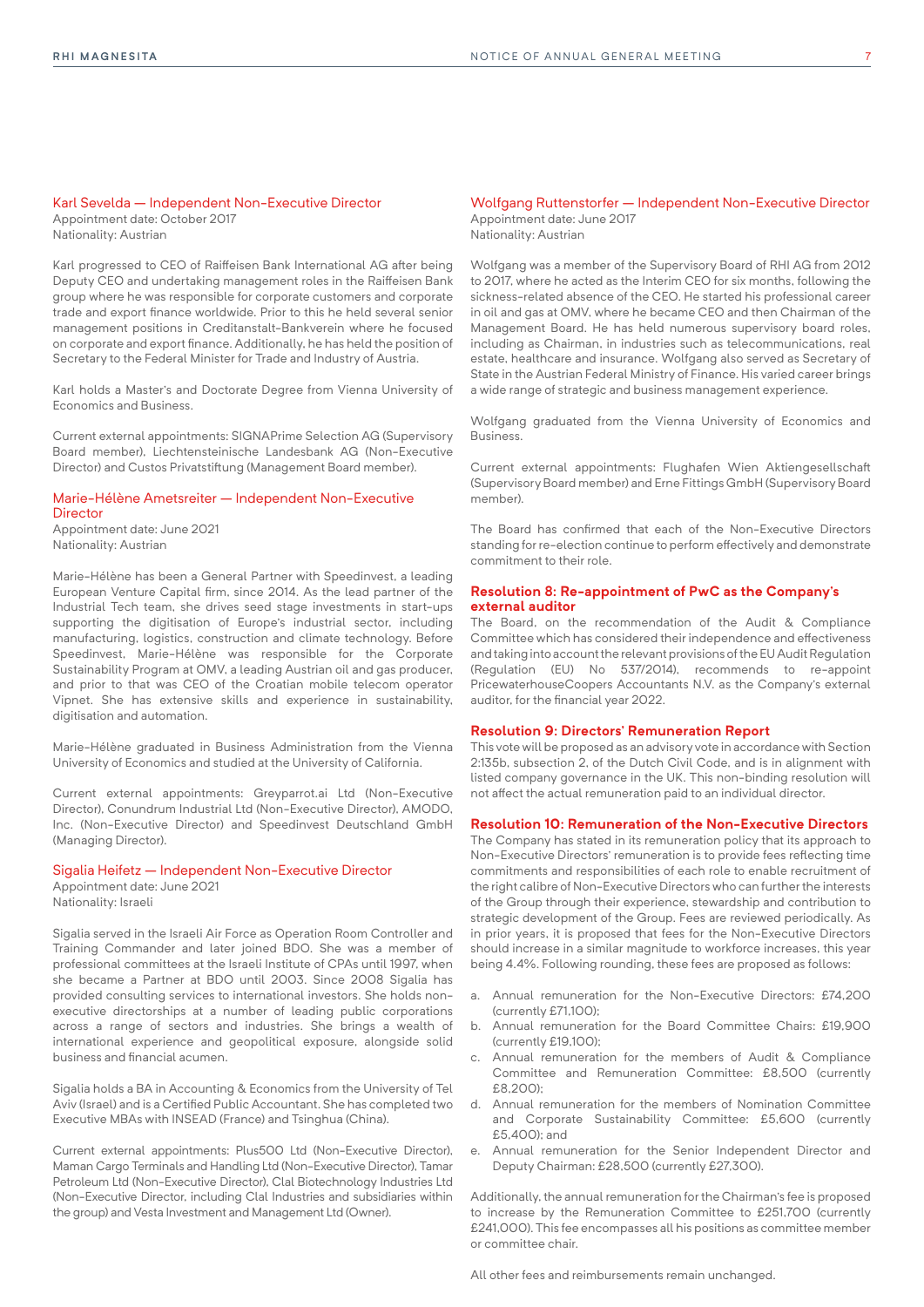#### **Resolutions 11 to 13: Share capital resolutions**

The authorisation in paragraph (i) of Resolution 11 to issue ordinary shares or grant rights to acquire ordinary shares is limited to shares up to a nominal value of €16,492,567, which is equivalent to approximately 33% of the total issued share capital of the Company as at 12 April 2022 (being the latest practicable date prior to the finalisation of this Notice).

At 12 April 2022 (being the latest practicable date prior to the finalisation of this Notice) the Company holds 2,478,686 shares in treasury following the share buybacks which took place in 2019-2021, further details of which can be found in the Annual Report & Accounts 2021 or in the regulatory news section of the Company's website.

The authorisation in paragraph (ii) of Resolution 11 will allow the Board to issue ordinary shares and grant rights to acquire ordinary shares only in connection with a rights issue up to a further nominal value of €16,492,567, which is equivalent to approximately 33% of the total issued share capital of the Company as at 12 April 2022 (being the latest practicable date prior to the finalisation of this Notice). This is in line with the Investment Association's Share Capital Management Guidelines issued in July 2016.

#### Pre-emptive offers

Resolution 11, in conjunction with limbs (i)(a) and (ii) of Resolution 12 seeks shareholder approval to issue a limited number of ordinary shares or other equity securities on a pre-emptive basis but subject to such exclusions as the Board may deem appropriate to deal with certain legal, regulatory or practical difficulties. For example, in a rights issue, there may be difficulties in relation to the issue of new shares to certain shareholders, particularly those resident in certain overseas jurisdictions.

#### Non-pre-emptive offers

In addition, there may be circumstances when the Directors consider it in the best interests of the Company to issue a limited number of ordinary shares on a non-pre-emptive basis. The Pre-Emption Group's Statement of Principles support the annual disapplication of pre-emption rights (i) in respect of issuances of shares where this represents no more than 5% of the issued ordinary share capital, without restriction as to the use of proceeds of those allotments and (ii) in respect of issuances of shares where this represents no more than an additional 5% of issued ordinary share capital, and are used only in connection with an acquisition or specified capital investment.

The purpose of limb (i) of Resolution 11 in conjunction with limb (i)(b) of Resolution 12 is to authorise the Board to issue ordinary shares or grant rights to acquire ordinary shares, without the shares first being offered to existing shareholders in proportion to their existing holdings. This authorisation is limited to shares up to a nominal value of €4,947,884, which is equivalent to approximately 10% of the issued share capital of the Company as at 12 April 2022 (being the latest practicable date prior to the finalisation of this Notice).

However, the Board currently has no intention to issue more than 5% of the Company's issued share capital, without restriction as to the use of proceeds of those allotments, and to only allot any additional shares in excess of that initial 5% of issued ordinary share capital if the proceeds of the allotments of such additional shares are to be used in connection with an acquisition or specified capital investment which is or announced contemporaneously with the issuance, or which have taken place in the preceding six-month period and are disclosed in the announcement of the issue, or if the Board considers that doing so is in the best interests of the Company. If the authority given in Resolution 12 is used for these purposes, the Company will publish details of its use in its next annual report.

Furthermore, the Board currently intends to adhere to the provisions in the Pre-Emption Group's Statement of Principles and not to issue shares on a non-pre-emptive basis, pursuant to the authority in Resolution 11 in conjunction with Resolution 12, in excess of an amount equal to 7.5% of the total issued ordinary share capital of the Company within a rolling three-year period, other than:

- with prior consultation with shareholders; or
- ii. in connection with an acquisition or specified capital investment which is announced contemporaneously with the allotment or which has taken place in the preceding six-month period and is disclosed in the announcement of the allotment.

The Pre-Emption Group's Statement of Principles defines "specified capital investment" as meaning one or more specific capital investment related uses for the proceeds of an issue of shares, in respect of which sufficient information regarding the effect of the transaction on the Company, the assets the subject of the transaction and (where appropriate) the profits attributable to them is made available to shareholders to enable them to reach an assessment of the potential return.

The authorisations under Resolutions 11 and 12 are intended to give the Board maximum flexibility to respond to market developments, to finance the Company in the most efficient manner and flexibility in the context of mergers, acquisitions or strategic alliances and/or to cover obligations under share-based compensation plans. The Board currently has no intention to use these authorisations.

#### **Resolution 13: Acquisition of shares in the Company**

Renewal of this authority is sought at the AGM each year. The Directors believe that it is advantageous for the Company to have the flexibility to repurchase its own shares, and this resolution provides the authority from shareholders to do so. The authorisation under Resolution 13 to acquire shares in the Company or depositary receipts of such shares (including depositary interests) is limited to a maximum of 10% of the issued share capital of the Company at the date of acquisition. The purpose of this proposal is to give the Board the authorisation to reduce the Company's outstanding share capital in order to return capital to the Company's shareholders, and/or to cover obligations under share-based compensation plans or for other purposes. The proposal is made in accordance with Section 2:98, subsection 4 of the Dutch Civil Code. Shares may be acquired at the stock exchange or otherwise, at a price between par value and 5% above the average market price at the London Stock Exchange for the five business days prior to the date of the acquisition. Shares may be acquired up to 10% of the issued share capital at the date of acquisition and provided that the Company and its subsidiaries will not hold more than 10% of the issued share capital in the Company following such acquisition.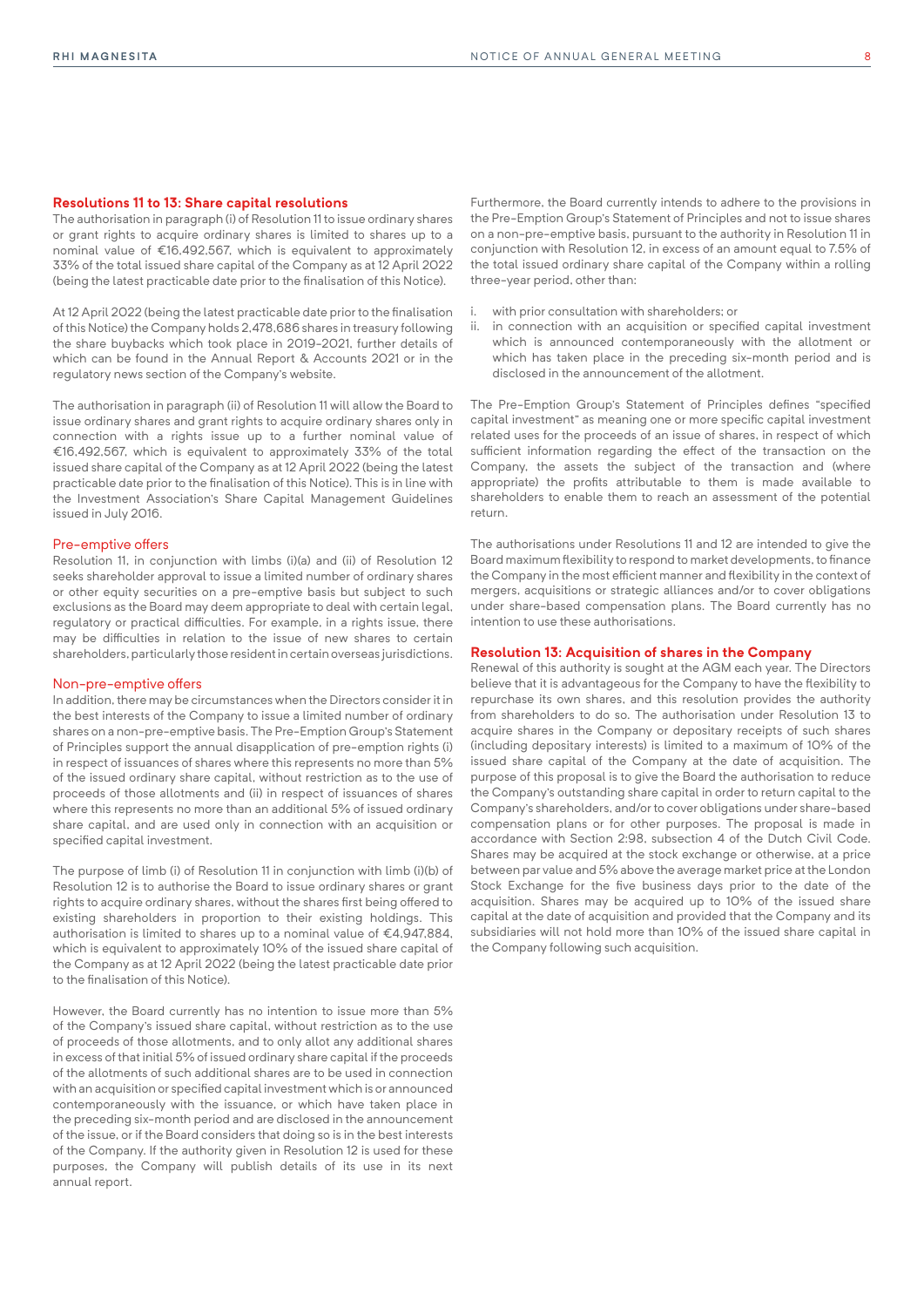#### **Notes and instructions for participation and voting at the AGM**

In 2020 and 2021, the AGM was held entirely virtually, which enabled greater attendance and access to the AGM. With this in mind, the Board has decided to hold the AGM virtually again in 2022. When participating virtually, you will be able to view a live webcast of the meeting, and submit your votes in real time, as referred to below.

In these notes a shareholder registered as such in the Company's share register is referred to as a "Shareholder" and a holder of depositary interests in respect of shares in the Company is referred to as a "Depositary Interest Holder".

Only a very limited number of our investors directly hold shares in their own name and qualify as a Shareholder and only CREST Members qualify as Depositary Interest Holders. Almost all our investors, including former RHI AG shareholders, hold their interest through a broker, bank or nominee (or in a similar manner) and are neither a Shareholder nor a Depositary Interest Holder as referred to in this AGM notice; these investors are beneficial owners of the shares. As the beneficial owner, these investors should refer to their broker, bank or other nominee on how to vote.

#### **Proxy appointments**

- 1. Each Shareholder is entitled to appoint another person as his/her proxy to exercise all or any of his/her rights to participate at the AGM. A proxy need not be a shareholder of the Company. A Shareholder may appoint more than one proxy in relation to the AGM, provided that each proxy is appointed to exercise the rights attached to a different share or shares held by that Shareholder.
- 2. Depositary Interest Holders may vote through the CREST Voting Service in accordance with Note 9 below or alternatively by completing the enclosed form of instruction to be returned by 14.00 (CET) on 17 May 2022 to Computershare Investor Services PLC (the "Depositary"), The Pavilions, Bridgwater Road, Bristol BS99 6ZY, United Kingdom.
- 3. For Shareholders (who do not hold their interest through CREST) a form of proxy is included. This form cannot be used by Depositary Interest Holders. The form of proxy, and any power of attorney or other authority under which it is executed (or a duly certified copy of any such power or authority), must be deposited at Computershare Investor Services PLC, The Pavilions, Bridgwater Road, Bristol BS99 6ZY, United Kingdom) so as to be received no later than 14.00 (CET) on 18 May 2022. The appointment of a proxy will not prevent a Shareholder from subsequently attending and voting at the meeting.

#### **Information about shares and voting**

4. The total number of issued ordinary shares in the Company on the date of this notice is 49,477,705, which includes 2,478,686 ordinary shares held by the Company in its own capital. Each ordinary share (other than the ordinary shares held by the Company) carries one vote. Therefore, the total number of votes exercisable as at 12 April 2022 (being the latest practicable date prior to the finalisation of this Notice) is 46,999,019.

#### **Right to (electronically) attend and vote**

5. Entitled to vote and/or to (electronically) attend the AGM are all Shareholders and Depositary Interest Holders who, on 27 April 2022 at 18.00 (CET), after processing of all book entry settlements of that day (registratiedatum), are registered as such in one of the registers designated for this purpose by the Board and have applied for (electronic) attendance to the AGM.

 If you hold your interest through a broker, bank or nominee (or similar) you should normally receive directions from such broker, bank or nominee (or similar) on how to (electronically) attend and vote at the AGM or how to give a proxy or voting instructions. These directions should be followed. If you have not received such directions, it would be advisable to contact your broker, bank or nominee (or similar) as soon as possible.

#### **Virtual voting**

6. Shareholders and Depositary Interest Holders can remotely attend and vote at the meeting on all business of the AGM via the internet, therefore via their own smartphone, tablet or personal computer. On your Attendance Card, provided in accordance with these explanatory notes, you will receive information on how to log into the online voting platform and you will be provided with a Meeting ID and user credentials.

 Further instructions may be provided via the AGM section of the Company's website **[www.rhimagnesita.com](http://www.rhimagnesita.com)** or Computershare Investor Services PLC. You will be able to log in for virtual admission to the meeting, via the information on your Attendance Card, up until the commencement of the meeting.

 You must log in and complete the admission procedure for the meeting before the start of the AGM. After this time registration is no longer possible; Shareholders and Depositary Interest Holders who log in afterwards will still have access to the live stream to follow the meeting but will not be able to vote.

 Minimum requirements to the devices and systems that can be used for virtual participation as well as an overview of Q&As regarding online voting will be published on the Company's website at **www.rhimagnesita.com** and will be sent to the Shareholders and Depositary Interest Holders.

 Even though RHI Magnesita has used its best efforts to ensure that Shareholders and Depositary Interest Holders are offered marketleading technology, Shareholders and Depositary Interest Holders may experience issues that are common to any first-generation innovative application. Virtual participation entails risks and if you wish to avoid such risks you should choose to attend the meeting by proxy or by submitting a form of instruction.

#### **Depositary Interest Holders**

7. If a Depositary Interest Holder, or a representative of that holder, wishes to (electronically) attend the AGM and/or vote at the AGM, they must notify the Depositary, Computershare Investor Services PLC, in writing (The Pavilions, Bridgwater Road, Bristol BS99 6ZY, United Kingdom or by emailing **[!UKALLDITeam2@computershare.](mailto:%21UKALLDITeam2%40computershare.co.uk?subject=) [co.uk](mailto:%21UKALLDITeam2%40computershare.co.uk?subject=)**) by 17 May 2022 at 14.00 (CET). On receipt, the Depositary will email an Attendance Card, including details of how to access the meeting electronically (if applicable). The completion of the form of instruction will not preclude a holder from attending the AGM and participating (electronically) once such Attendance Card has been issued.

#### **Shareholders (registered in the Company's register)**

8. Shareholders should notify Computershare Investor Services PLC by 18 May 2022 at 14.00 (CET) if they wish to attend the AGM and participate (electronically), by ticking the box on the form of proxy and returning to The Pavilions, Bridgwater Road, Bristol BS99 6ZY, United Kingdom, or by emailing **!UKALLDITeam2@computershare. co.uk**. On receipt, Computershare Investor Services PLC will issue by email an Attendance Card, including details of how to access the meeting electronically (if applicable).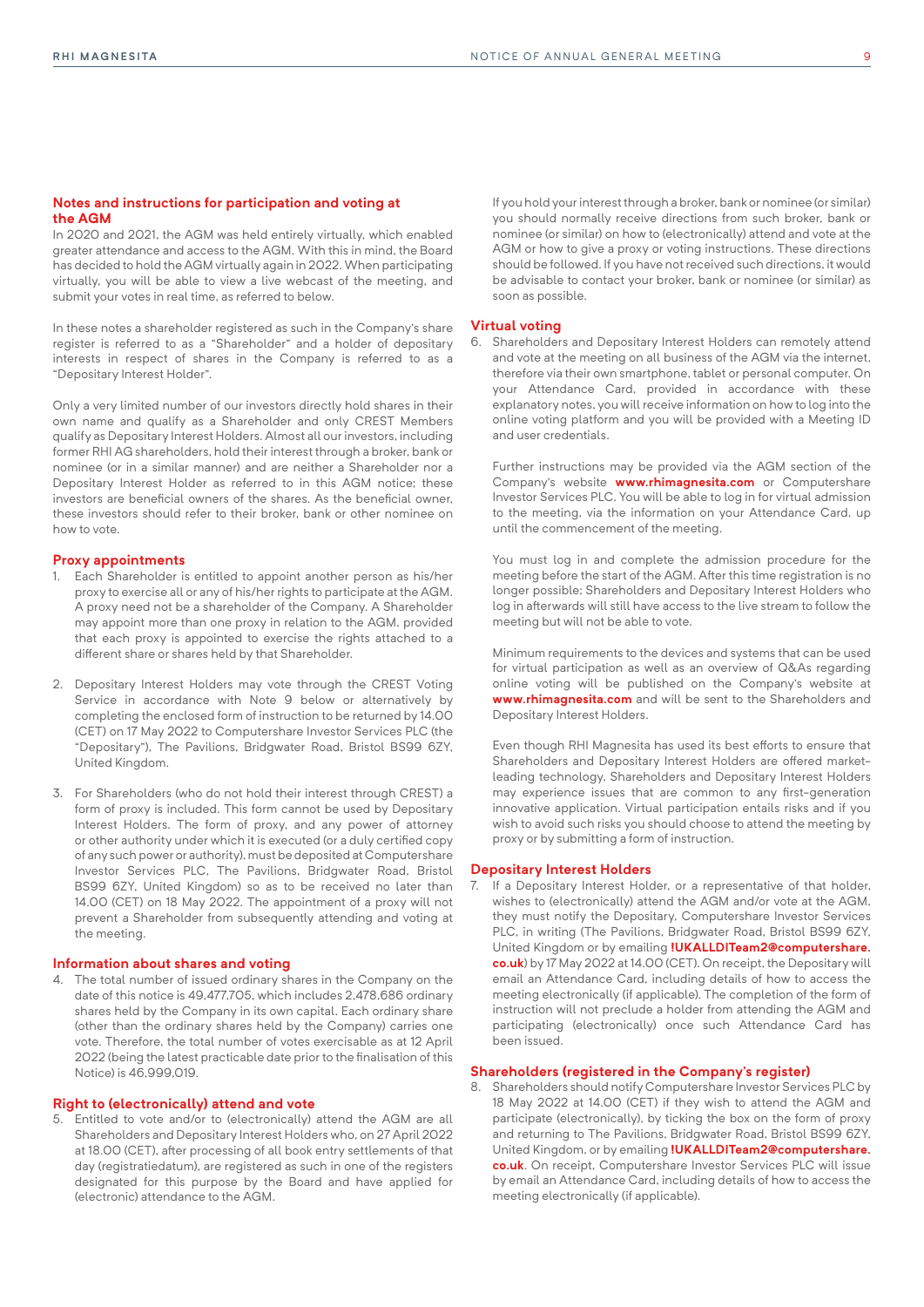#### **CREST Members**

9. Depositary Interest Holders, all of whom are CREST Members and who wish to issue an instruction through the CREST electronic voting service, may do so by using the procedures described in the CREST Manual (available from **[www.euroclear.com](http://www.euroclear.com)**). CREST personal members or other CREST sponsored members, and those CREST Members who have appointed a voting service provider(s), should refer to their CREST sponsor or voting services provider(s), who will be able to take the appropriate action on their behalf.

 In order for instructions made using the CREST service to be valid, the appropriate CREST message (a "CREST Voting Instruction") must be properly authenticated in accordance with the specifications of Euroclear UK & Ireland Limited ("EUI") and must contain the information required for such instructions, as described in the CREST Manual (available from **[www.euroclear.com](http://www.euroclear.com)**).

 The message, regardless of whether it relates to the voting instruction or to an amendment to the instruction given to the Depositary must, in order to be valid, be transmitted so as to be received by the issuer's agent (ID 3RA50) no later than 14.00 (CET) on 17 May 2022. For this purpose, the time of receipt will be taken to be the time (as determined by the timestamp applied to the CREST Voting Instruction by the CREST applications host) from which the issuer's agent is able to retrieve the CREST Voting Instruction by enquiry to CREST in the manner prescribed by CREST.

 CREST Members and, where applicable, their CREST sponsors or voting service providers should note that EUI does not make available special procedures in CREST for any particular messages. Normal system timings and limitations will therefore apply in relation to the transmission of CREST Voting Instructions. It is the responsibility of the CREST Member concerned to take (or, if the CREST Member is a CREST personal member or sponsored member or has appointed a voting service provider(s), to procure that the CREST sponsor or voting service provider(s) take(s)) such action as shall be necessary to ensure that a CREST Voting Instruction is transmitted by means of the CREST service by any particular time. In this connection, CREST Members and, where applicable, their CREST sponsors or voting service providers are referred, in particular, to those sections of the CREST Manual concerning practical limitations of the CREST system and timings.

 The Company may treat as invalid a CREST Voting Instruction in the circumstances set out in Regulation 35(5)(a) of the Uncertificated Securities Regulations 2001.

#### **Language and venue arrangements**

10. The AGM will be held in the English language.

- 11. To facilitate entry to the virtual meeting, Shareholders (or their proxies) and Depositary Interest Holders will be in receipt of email instruction providing guidance of electronic access to the meeting.
- 12. Attendees should note that the webcast for the AGM will be opened at 13.30 (CET).
- 13. Mobile phones, cameras and recording equipment are not allowed to be used to record the virtual meeting.

#### **Questions**

14. Any Shareholder (or their proxy) or Depositary Interest Holder attending the meeting has the right to ask questions prior to the meeting and through an online platform during the meeting. The Company must cause to be answered any such question which relates to the business of the meeting, but no such answer need be given if (a) to do so would interfere unduly with the preparation for the meeting or involve the disclosure of confidential information, (b) the answer has already been given on a website in the form of an answer to a question, or (c) it is undesirable in the interests of the Company or the good order of the meeting that the question be answered. RHI Magnesita would be pleased to receive your questions as they relate to any of the resolutions on the agenda to the Company Secretary at **[sally.caswell@rhimagnesita.com](mailto:sally.caswell%40rhimagnesita.com?subject=)**. Please submit these questions in English by no later than 14.00 (CET) on Sunday 22 May 2022. The AGM will include short statements by the Chairman, CEO and CFO, who will also respond to questions submitted prior to the meeting. The Company may summarise and group questions thematically or set further conditions to facilitate the smooth running of the AGM. The answers to the submitted questions will be published on the Company's website (**www.rhimagnesita.com**) following the meeting.

#### **Use of electronic address**

15. Shareholders may not use any electronic address provided in either this notice of meeting or any related documents (including the enclosed form of proxy) to communicate with the Company for any purposes other than those expressly stated.

#### **Documents available for inspection**

16. The following AGM documents:

- RHI Magnesita's annual accounts (including, inter alia, the Directors' report, the consolidated financial statements and statutory annual accounts) and the external auditor's statement;
- the agenda and explanatory notes to the agenda with proposed resolutions and information about members of RHI Magnesita's Board whose re-appointment has been proposed;
- total number of outstanding shares and voting rights;
- form of proxy for Shareholders; and
- form of instruction for Depositary Interest Holders

are available on RHI Magnesita's website (**[www.rhimagnesita.com](http://www.rhimagnesita.com)**).

 These documents, together with the Directors' service contracts and letters of appointment, are also available at RHI Magnesita's offices at Europlaza, Kranichberggasse 6, 1120 Vienna, Austria, for Shareholders, Depositary Interest Holders and other persons entitled to attend the meeting who, on request, will receive a copy free of charge.

If you have any additional questions or if you would like additional copies of the AGM documentation or assistance voting your shares or depositary interests, you should contact Computershare UK at:

Computershare Investor Services PLC The Pavilions Bridgwater Road Bristol BS99 6ZY United Kingdom

[Email: !UKALLDITeam2@computershare.co.uk](mailto:%20%21UKALLDITeam2%40computershare.co.uk%20%20?subject=)  Telephone: +44 (0)370 702 0000